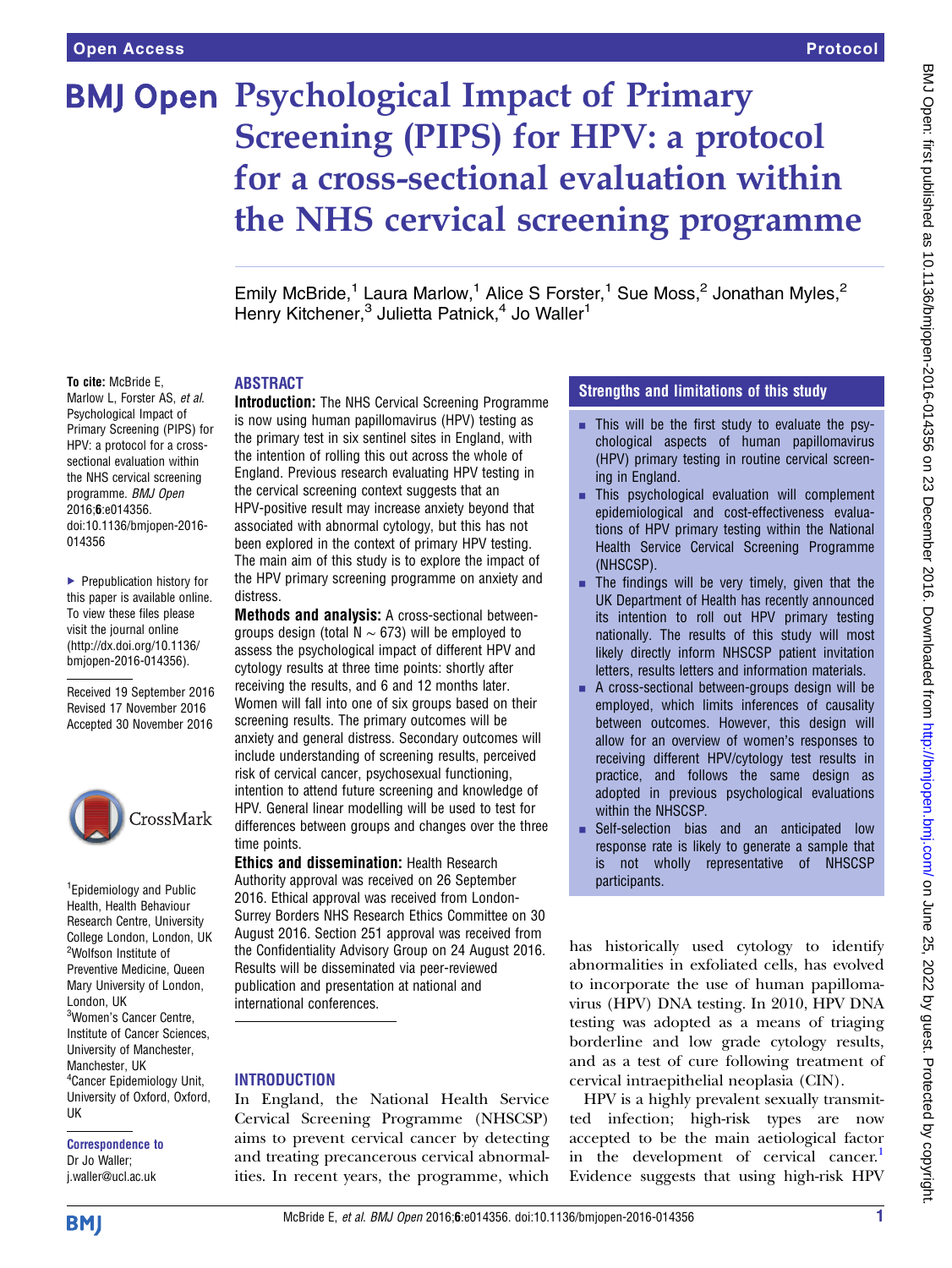(hrHPV) DNA testing as the primary test in cervical screening is more sensitive for detecting cervical intraepithelial neoplasia (CIN2 or worse) and may be more  $\csc\left(\frac{2}{5}\right)$  $\csc\left(\frac{2}{5}\right)$  $\csc\left(\frac{2}{5}\right)$  although not all studies have found this to be the case. $6$  Also, given that the HPV vaccine was introduced into UK schools in 2008, HPV primary testing may be the most appropriate option for vaccinated cohorts entering the cervical screening programme.<sup>7 8</sup> In the UK, shifting to a HPV primary testing algorithm would mean that samples taken from women attending cervical screening would first be tested for hrHPV, and cytology would only be carried out on the residual samples of women who were HPV positive. Women who were HPV negative would return to routine recall in 3 or 5 years, while those who were HPV positive would be managed according to their HPV and cytology results. In line with HPV triage methods, women testing positive for hrHPV with abnormal cytology would be referred immediately for colposcopy. However, a key difference of HPV primary testing, relative to the current algorithm, is that it would generate a new group of women with normal cytology and hrHPV-positive results, with these women being recalled for repeat HPV testing at 12 months.

HPV testing has a high negative predictive value, which means that there is the possibility to reassure women who are concerned or anxious about developing cervical cancer and, potentially, to increase the interval between screening tests. Since 2013, the NHSCSP has been using primary HPV testing across six sites in England, and the Department of Health has recently announced its intention to roll this out nationally.  $A$ full description of the primary HPV screening algorithm can be found on the Public Health England website.<sup>[10](#page-6-0)</sup>

The evidence is mixed regarding whether HPV testing in the context of cervical screening is associated with adverse psychological effects. A cross-sectional evaluation of HPV triage in the NHSCSP found temporary adverse psychological effects, whereby increased anxiety, distress and concern were present shortly after women received HPV-positive results, but not at 6 months follow-up. $^{11}$   $^{12}$ This is in line with qualitative research, which suggested that communication of HPV-positive results may lead to feelings of anxiety, stigma, stress and concern about sexual relationships.<sup>13</sup> However, a large randomised controlled trial which considered differences in anxiety and distress between women receiving cytology results alone and women also receiving HPV results indicated no overall differences between the groups. The study did find, however, that among women whose HPV results were revealed to them, anxiety and distress were higher in those who received HPV-positive results relative to HPV-negative results.<sup>[4](#page-5-0)</sup>

Thus, although previous research has suggested a trend towards increased anxiety and distress associated with HPV-positive results, the psychological impact is not clear in the context of HPV primary testing, where communication of HPV results to all women entering the

programme will be routine and there will be far greater numbers of women receiving hrHPV-positive results compared with HPV triage for low-grade and borderline cytology. Previous research has indicated poor knowledge and understanding of the link between HPV and cervical cancer, and between HPV and sexual activity, among women in the  $UK.<sup>14–18</sup>$  $UK.<sup>14–18</sup>$  $UK.<sup>14–18</sup>$  Therefore, if the meaning of HPV results and cancer risk are not well understood, this has the potential to induce unnecessary anxiety. This is particularly relevant for women who are told that they are HPV positive with normal cytology results given that, under the new algorithm, they will be aware that they have hrHPV but there will be no further clinical investigation for 12 months. The likelihood of this subgroup developing cervical cancer in the interim period is extremely low. However, it is possible that women may still feel anxious and/or distressed. Anxiety and distress may be accentuated if women do not fully understand the meaning of these test results. In the light of the high prevalence of HPV, especially in younger women (under  $30$  years),<sup>[19](#page-6-0)</sup> it is expected that a large number of women will fall into this new 12-month recall category. In order for the NHSCSP to achieve the sensitivity gains of switching to HPV primary testing, it is important that women in this group attend their recall appointment at 12 months without experiencing significant anxiety in the interim.

#### Rationale for the study

With changes to the protocol for screening and follow-up, it is important that psychological factors are evaluated to help determine the information needs and support required for women engaging in HPV primary testing. Information materials for HPV primary testing have already been developed by NHSCSP.<sup>[20](#page-6-0)</sup> However, it is unclear whether these are sufficient to ensure that women have a good understanding of their screening results and their own cervical cancer risk.

In line with a previous psychological evaluation of HPV triage within the NHSCSP, $^{11}$  12 our primary aim is to consider the impact of this new cervical screening algorithm on anxiety and distress.

Epidemiological and cost-effectiveness analyses of HPV primary testing are already under way. This study protocol is for an evaluation of the psychological aspects of introducing primary HPV testing into the NHSCSP.

#### METHODS AND ANALYSIS **Design**

A cross-sectional between-groups design will be employed to assess women at baseline (shortly after receiving their screening result), 6 months postscreening result and 12 months postscreening result.

## Participants and eligibility

Participants will include women aged 25–64 years who have taken part in the NHSCSP in one of five sites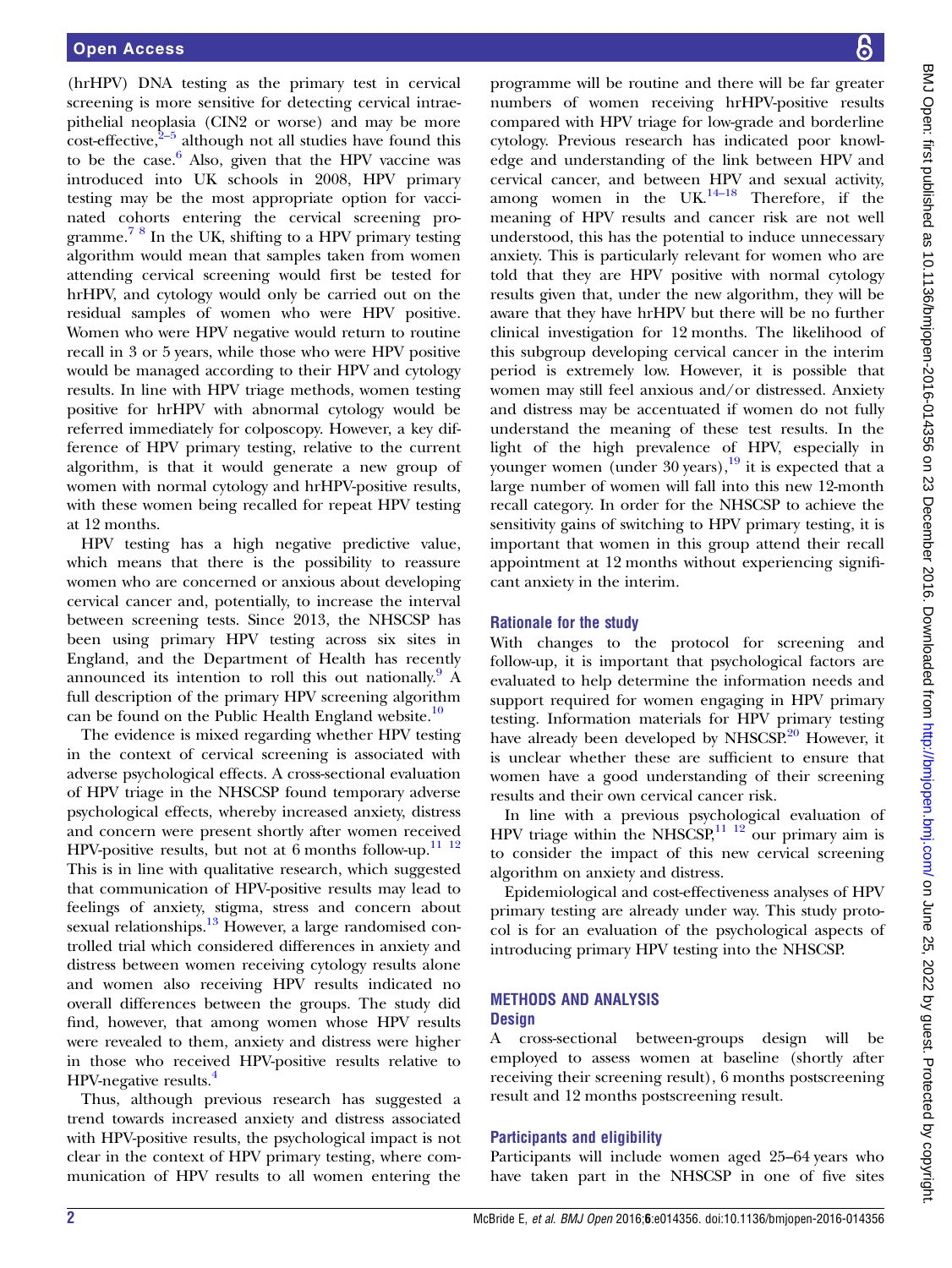where HPV primary testing has been introduced: North London, Sheffield, Norfolk and Norwich, Liverpool and Manchester NHS Trusts.

Eligible women will include those who have received test results within the recruitment period at each NHS site (∼12 weeks recruitment at each).

We will recruit three groups of women following their first HPV test, including those who test negative for HPV, those who are HPV positive with normal cytology and those who are HPV positive with abnormal cytology (groups 1 to 3 in table 1). In addition, we will recruit two groups of women who had initially tested positive for HPV with normal cytology, and who have recently attended their 12-month follow-up appointment, including women who have persistent HPV, and those who tested HPV negative at the recent test (groups 4 and 5 in table 1). We will also recruit a control group of women who have been screened using cytology only and have received a normal result (the participating sites have not yet introduced HPV primary screening for all women). This means there will be a total of six possible combinations of HPV and cytology results for eligibility in this study (six recruitment groups). See table 1 for an overview.

# **Procedures**

Eligible patients will be identified by members of staff in cytology departments in NHS laboratories at each of the participating sites. University College London (UCL) will communicate numbers needed in each group to each laboratory as the study progresses, proportionate to the numbers of results processed at each laboratory.

NHS staff will allocate each potential participant a unique identity number, and link this to the patient's name and address. Section 251 approval has been granted to the NHS to upload this information to a secure printing and mailing company (CFH Docmail) for the purposes of contacting participants. Docmail is contractually bound to comply with the Data Protection Act (1998) and securely destroy these data within 30 days of receipt.

| <b>Table 1</b> HPV and cytology results for the six groups<br>included in the study |                                                                                                                                       |                           |  |  |
|-------------------------------------------------------------------------------------|---------------------------------------------------------------------------------------------------------------------------------------|---------------------------|--|--|
|                                                                                     | <b>HPV</b> result                                                                                                                     | <b>Cytology</b><br>result |  |  |
| Group 1                                                                             | <b>Negative</b>                                                                                                                       | Not tested                |  |  |
| Group 2                                                                             | <b>Positive</b>                                                                                                                       | Normal                    |  |  |
| Group 3                                                                             | Positive                                                                                                                              | Abnormal                  |  |  |
| Group 4*                                                                            | Persistent positive at<br>12 months                                                                                                   | Normal                    |  |  |
| Group 5 <sup>*</sup>                                                                | Negative at 12 months                                                                                                                 | None                      |  |  |
| Group 6 (control)                                                                   | None                                                                                                                                  | Normal                    |  |  |
|                                                                                     | *Women in groups 4 and 5 will all have tested HPV positive with<br>normal cytology at their first screen and will be recruited to the |                           |  |  |

normal cytology at their first screen and will be recruited to the study after their 12-month follow-up test. HPV, human papillomavirus.

Potential participants will be mailed invitation packs to their home address. Invitation packs will include an invitation letter, participant information sheet, consent form and a baseline questionnaire booklet. If participants have not returned the questionnaire after 3 weeks, Docmail will send a reminder pack containing the same documents. Those who opt to take part can do so by returning a completed consent form and questionnaire booklet to UCL.

Participants will also be mailed postal questionnaire packs at 6 and 12 months follow-up. Again, they will be sent a reminder pack containing a reminder letter and another copy of the questionnaire 3 weeks later.

Data from NHS clinical records:

Patient age, index of multiple deprivation score (derived from postcode), date of most recent cervical screen, date of last (previous) cervical screen, number of previous cervical screens and test results will be transferred as population data to UCL from each NHS site for all potential participants approached, with the exception of patients who have opted out. These data will contain no identifiable information; data will be pseudonymised using unique identity numbers. These additional data sets will include survey non-responders to allow for examination of response biases in relation to demographic and screening factors.

# Primary outcomes

State anxiety, measured by the State Trait Anxiety Inventory  $(STAI-6)$ ,<sup>[21](#page-6-0)</sup> and general distress, measured by the General Health Questionnaire  $(GHO-12)$ ,  $^{22}$  $^{22}$  $^{22}$  will be the primary outcome measures.

HPV and cytology screening results (groups 1 to 6 as outlined in table 1) will be the independent variable for primary analyses. See [table 2](#page-3-0) for an overview of primary outcome measures.

# Secondary outcomes

Understanding of screening results, knowledge of  $HPV<sub>1</sub><sup>23</sup>$  perceived risk of developing cervical cancer, concern about screening result, psychosexual function- $ing<sup>24</sup>$  $ing<sup>24</sup>$  $ing<sup>24</sup>$  and intention to engage in future screening will act as secondary outcome measures. Health-related quality of life<sup>[25](#page-6-0)</sup> will also be collected; however, it will be used by Public Health England as part of the health economic evaluation, and will not form part of this psychological evaluation. See [table 3](#page-4-0) for an overview of secondary outcome measures.

# Descriptive measures

Age, ethnicity, marital status, index of multiple deprivation (a measure of deprivation linked to an individual's residential postcode), education level, NHS site, previous screening history and HPV vaccine status will be collected for descriptive information and as potential control factors. See [table 4](#page-5-0) for an overview.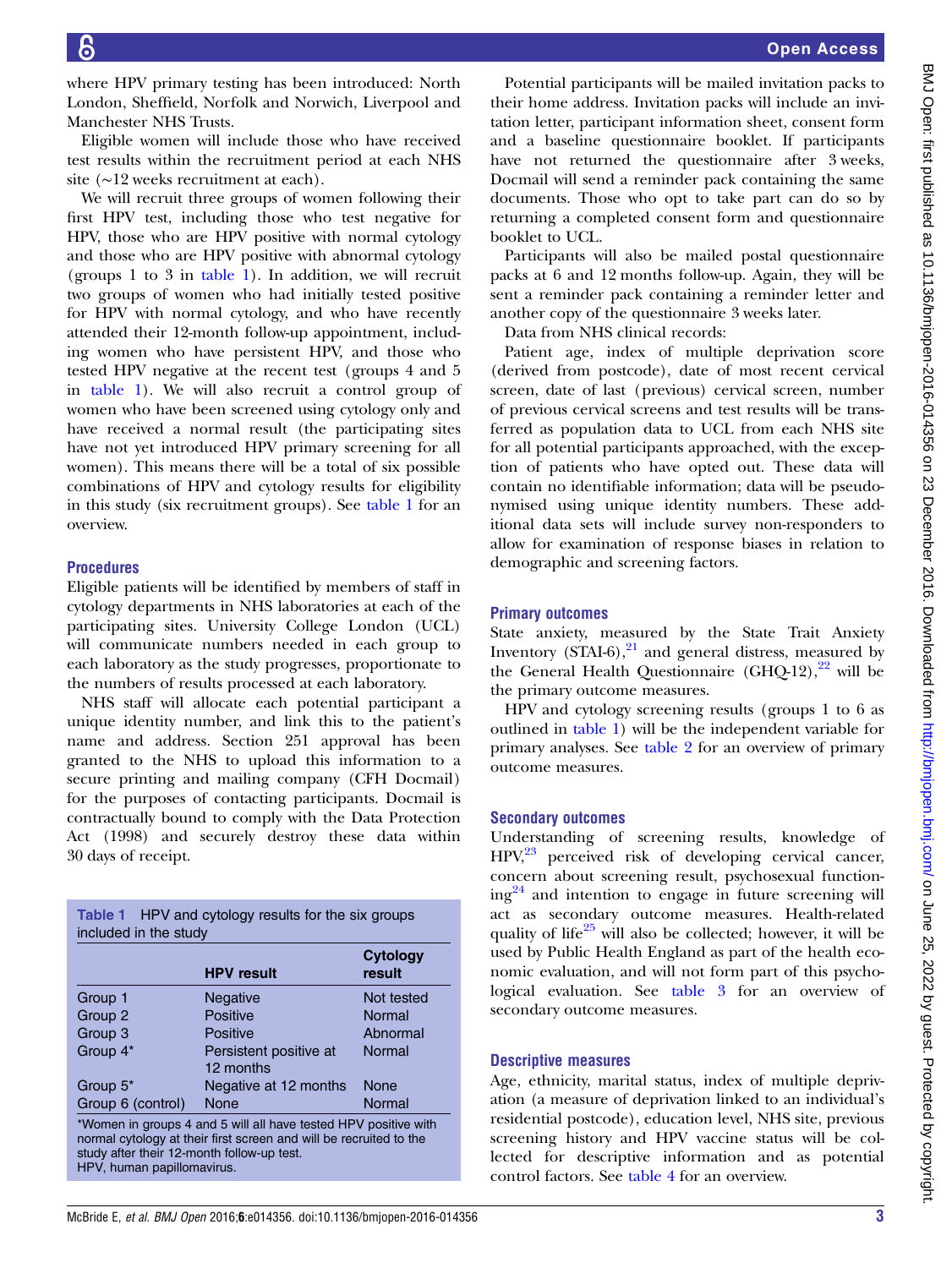<span id="page-3-0"></span>

| <b>Table 2</b> Primary outcome measures   |                                                                                                                                                                                                                                                                                                                             |                                                                  |  |  |
|-------------------------------------------|-----------------------------------------------------------------------------------------------------------------------------------------------------------------------------------------------------------------------------------------------------------------------------------------------------------------------------|------------------------------------------------------------------|--|--|
| <b>Measure</b>                            | <b>Description</b>                                                                                                                                                                                                                                                                                                          | <b>Source</b>                                                    |  |  |
| State-trait anxiety                       | The state-trait anxiety inventory short-form (S-STAI-6) is a<br>six-item validated questionnaire used to measure state-trait<br>anxiety. <sup>21</sup>                                                                                                                                                                      | Self-reported by participant in<br>questionnaire.                |  |  |
| General distress                          | The General Health Questionnaire (GHQ-12) is a 12-item<br>validated questionnaire used to measure general distress. <sup>22</sup>                                                                                                                                                                                           | Self-reported by participant in<br>questionnaire.                |  |  |
| <b>Test results (HPV</b><br>and cytology) | HPV and cytology screening results will be communicated to<br>UCL from participating laboratories at NHS sites. Participants<br>will receive one of six possible standardised results (see<br>eligibility criteria for breakdown of groups). Screening result will<br>act as the independent variable for primary analyses. | Communicated to researchers at<br>UCL from NHS clinical records. |  |  |
|                                           | HPV, human papillomavirus; NHS, National Health Service; UCL, University College London.                                                                                                                                                                                                                                    |                                                                  |  |  |

## Sample size

The study has been powered to detect a small-to-medium between-group difference (f=0.14) in anxiety (as measured by the STAI-6).<sup>[11](#page-6-0)</sup> On the basis of previous studies, $\frac{11}{12}$  we expect anxiety scores across groups to be in the range of 36–40, with an SD of 12. With an  $\alpha$  of 0.05, a sample size of 673 will give us 80% power to detect a between-group difference in anxiety.

Assuming an initial response rate of 35%, with 75% of initial responders returning a second questionnaire at 6-month follow-up, and 75% of responders at 6 months completing a third questionnaire at 12 months, we plan to approach 3415 participants to achieve the target sample size. Response rate will be monitored as the study progresses so that the number of women approached at baseline can be adjusted if the response rate is higher or lower than expected (within our funding constraints).

#### Data analyses and statistics

Data will be coded and analysed using SPSS, R and Stata. An  $\alpha$  level of p<0.05 will be used throughout.

Preliminary analyses (analysis of variance (ANOVAs) and  $\chi^2$ ) will be conducted to explore descriptive statistics and to identify significant group differences, as potential control measures, for age, index of multiple deprivation, pilot site, screening result, previous screening history, HPV vaccine status, marital status, ethnicity and educational attainment. Primary analyses will comprise between-groups ANOVAs to explore whether anxiety and general distress differ between screening result groups shortly after initial presentation of screening result (baseline).

Mixed ANOVAs will be conducted to explore whether differences in anxiety and general distress are observed between screening result groups over time (baseline, 6 months and 12 months).

General linear modelling will be conducted to consider whether understanding of screening results, knowledge of HPV, perceived risk of developing cervical cancer, concern about screening result, psychosexual functioning and intention to engage in future screening

differ between screening result groups for secondary analyses.

Health-related quality of life data will be analysed in the health economic cost-effectiveness evaluation (not as part of this psychological evaluation).

Post hoc comparisons will be conducted where appropriate and effect sizes will be calculated.

## **DISCUSSION**

This psychological evaluation of HPV primary testing within the NHSCSP will provide evidence about the psychological consequences of testing positive for HPV in this context and is expected to show that the negative consequences are minimal and short-lived, as has been found when HPV testing is used to triage women.<sup>[11 12](#page-6-0)</sup> The findings should help identify any unmet information needs of women taking part in the programme. If adverse psychological effects are observed, the results will help to inform the development of materials and/or procedures aimed at ensuring clarity in the meaning of test results and reducing psychological burden. Given that a ministerial announcement has now been made, stating that HPV primary screening is to be rolled out across England and incorporated into routine NHS practice, $\frac{9}{3}$  the study findings are likely to directly inform finalised NHSCSP test invitation letters, result letters and accompanying HPV information materials. They may also help inform the development of pragmatic interventions (eg, training programmes, written information) for healthcare professionals working in cervical screening, to promote effective communication and address common concerns for women undergoing HPV primary screening.

In addition, we will be gathering certain populationlevel data from NHS databases on all women approached to take part in this study, including index of multiple deprivation score, age, test results and cervical screening history. From this information, along with questionnaire data collected from study participants, we will explore predictive relationships between outcomes. This may help identify certain groups of women likely to need additional support. For example, previous research has suggested that younger age and lower understanding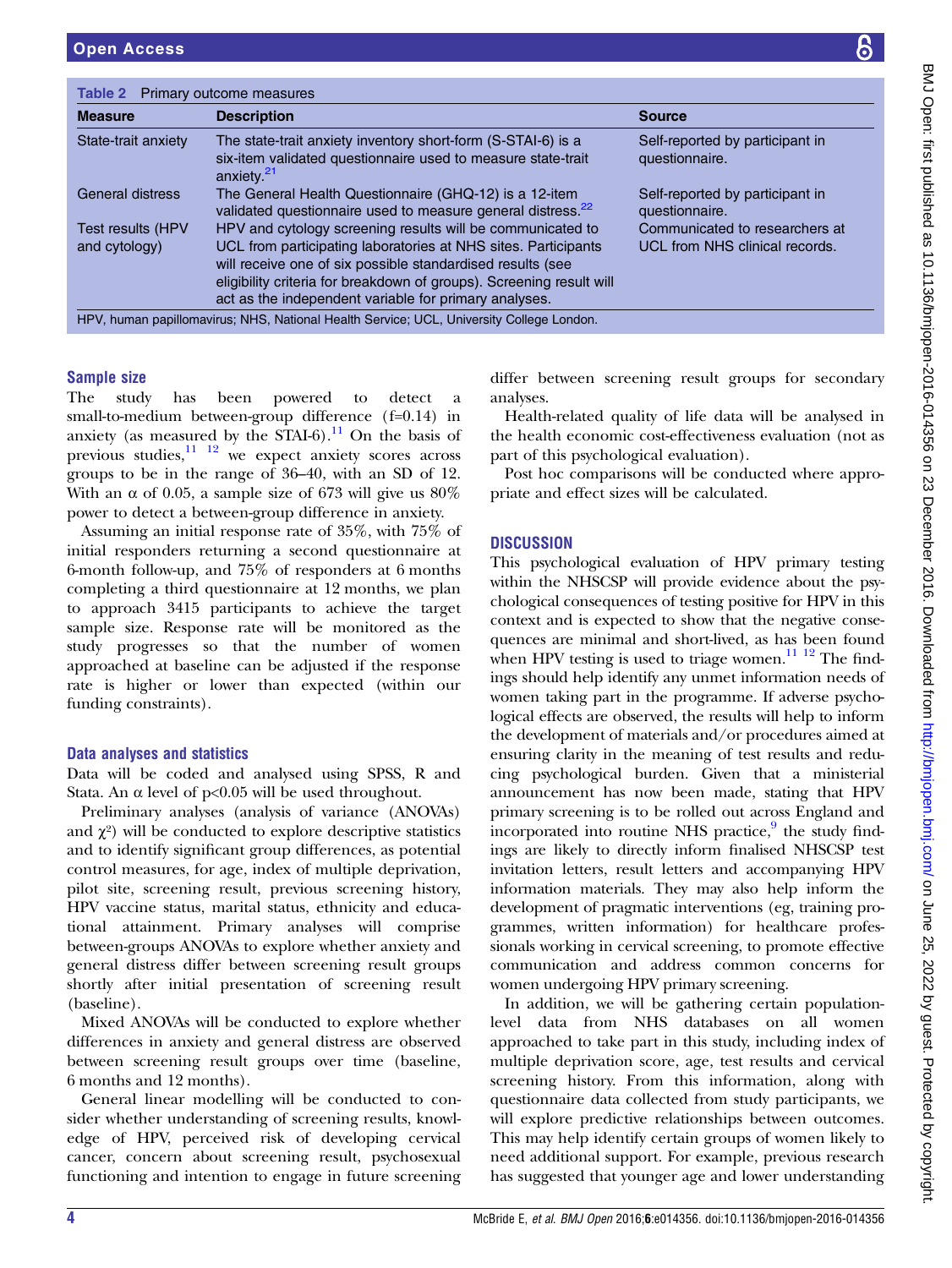<span id="page-4-0"></span>

| Table 3 Secondary outcome measures      |                                                                                                                                                                                                                                                                                                                                                                                                                                                                                                                                                                                                                                                                                                                                                                                                                                                                                                                                                                                                                                                                                                                                                                                                                                                                                              |                                                                     |  |  |
|-----------------------------------------|----------------------------------------------------------------------------------------------------------------------------------------------------------------------------------------------------------------------------------------------------------------------------------------------------------------------------------------------------------------------------------------------------------------------------------------------------------------------------------------------------------------------------------------------------------------------------------------------------------------------------------------------------------------------------------------------------------------------------------------------------------------------------------------------------------------------------------------------------------------------------------------------------------------------------------------------------------------------------------------------------------------------------------------------------------------------------------------------------------------------------------------------------------------------------------------------------------------------------------------------------------------------------------------------|---------------------------------------------------------------------|--|--|
| <b>Measure</b>                          | <b>Description</b>                                                                                                                                                                                                                                                                                                                                                                                                                                                                                                                                                                                                                                                                                                                                                                                                                                                                                                                                                                                                                                                                                                                                                                                                                                                                           | <b>Source</b>                                                       |  |  |
| Understanding of<br>results             | Understanding of screening results will be measured via a scale<br>developed for this study, which consists of six questions<br>considering perceived meaning of results and cervical screening<br>information sources. Participants will be asked:<br>1. What do you think your screening result means for your<br>current health?-I have/am likely to have/am unlikely to<br>have/am very unlikely to have/definitely do not have cervical<br>cancer, or I do not know.<br>2. Can you remember what your screening result was?-HPV<br>and cytology results indicated separately via prompted<br>responses.<br>3. How confident are you that you understand the meaning of<br>your screening result?-five-point Likert scale ranging from<br>'not at all confident' to 'very confident'.<br>4. When you were invited for your recent screening test, how<br>much of the information did you read?-six-point Likert scale<br>ranging from 'none' to 'all of it', or 'cannot remember'.<br>5. Did you look for any extra information about the screening<br>test or your results?-Yes/no/cannot remember.<br>6. Do you have any unanswered questions about cervical<br>screening or HPV testing?-Presented with free text box.<br>Understanding of results will only be measured at baseline. | Self-reported by participant in<br>questionnaire.                   |  |  |
| Knowledge of HPV                        | Knowledge of HPV will be measured using an adapted tool <sup>23</sup><br>which asks participants to answer true or false to 10 statements<br>about HPV. This tool has been adapted by only including those<br>questions reflective of the information provided to women in the<br>NHSCSP materials. Participants will also be asked whether they<br>have heard of HPV before today and how they would rate their<br>knowledge on a five-point Likert scale between 'very poor' and<br>'very good'. Knowledge will only be measured at baseline.                                                                                                                                                                                                                                                                                                                                                                                                                                                                                                                                                                                                                                                                                                                                              | Self-reported by participant in<br>questionnaire.                   |  |  |
| Perceived risk of<br>cervical cancer    | Perceived risk of developing cervical cancer will be assessed by<br>asking participants to answer: 'Compared with other women the<br>same age as you, do you think your chances of developing<br>cervical cancer in the next 10 years are?' Answers will range<br>on a five-point Likert scale from 'much below average' to 'much<br>above average'. This is an adapted scale from Maissi et al. <sup>11</sup> <sup>12</sup>                                                                                                                                                                                                                                                                                                                                                                                                                                                                                                                                                                                                                                                                                                                                                                                                                                                                 | Self-reported by participant in<br>questionnaire.                   |  |  |
| Concern                                 | As in Maissi et al, $11^{12}$ concern will be measured by asking (1)<br>how concerned and (2) how reassured do you feel about your<br>recent screening result? Participants will also be asked an<br>additional question: 'how worried are you about getting cervical<br>cancer in the next 10 years?'                                                                                                                                                                                                                                                                                                                                                                                                                                                                                                                                                                                                                                                                                                                                                                                                                                                                                                                                                                                       | Self-reported by participant in<br>questionnaire.                   |  |  |
| Intention to attend<br>future screening | Participants will be asked one question: 'will you go for cervical<br>screening next time you are invited?' Answers will be indicated<br>on a five-point Likert scale ranging between 'yes, definitely' and<br>'definitely not'.                                                                                                                                                                                                                                                                                                                                                                                                                                                                                                                                                                                                                                                                                                                                                                                                                                                                                                                                                                                                                                                             | Self-reported by participant in<br>questionnaire.                   |  |  |
| Psychosexual<br>functioning             | The Psychosocial Effects of Abnormal Pap Smears<br>Questionnaire short-form (PEAPS-Q-5) is a five-item validated<br>questionnaire used to measure distress experienced by women<br>undergoing follow-up investigation after an abnormal Pap smear<br>result. <sup>24</sup> Not all participants will have received abnormal test<br>results; therefore, we slightly adapted this scale by inserting a<br>'not applicable' option after each question.                                                                                                                                                                                                                                                                                                                                                                                                                                                                                                                                                                                                                                                                                                                                                                                                                                        | Self-reported by participants with<br>HPV+results in questionnaire. |  |  |
| Health-related quality<br>of life       | The Health-Related Quality of Life Questionnaire short-form<br>(EQ-5D) is a 5-item validated tool used to assess five<br>dimensions related to quality of life: mobility, self-care, usual<br>activities, pain/discomfort and anxiety/depression. <sup>25</sup> This will be<br>collected by UCL but analysed and reported as part of the PHE<br>health-economic evaluation.                                                                                                                                                                                                                                                                                                                                                                                                                                                                                                                                                                                                                                                                                                                                                                                                                                                                                                                 | Self-reported by participant in<br>questionnaire.                   |  |  |
|                                         | HPV, human papillomavirus; NHSCSP, National Health Service Cervical Screening Programme; PHE, Public Health England; UCL, University                                                                                                                                                                                                                                                                                                                                                                                                                                                                                                                                                                                                                                                                                                                                                                                                                                                                                                                                                                                                                                                                                                                                                         |                                                                     |  |  |

BMJ Open: first published as 10.1136/bmjopen-2016-014356 on 23 December 2016. Downloaded from <http://bmjopen.bmj.com/> on June 25, 2022 by guest. Protected by copyright.

BMJ Open: first published as 10.1136/bmjopen-2016-014356 on 23 December 2016. Downloaded from http://bmjopen.bmj.com/ on June 25, 2022 by guest. Protected by copyright.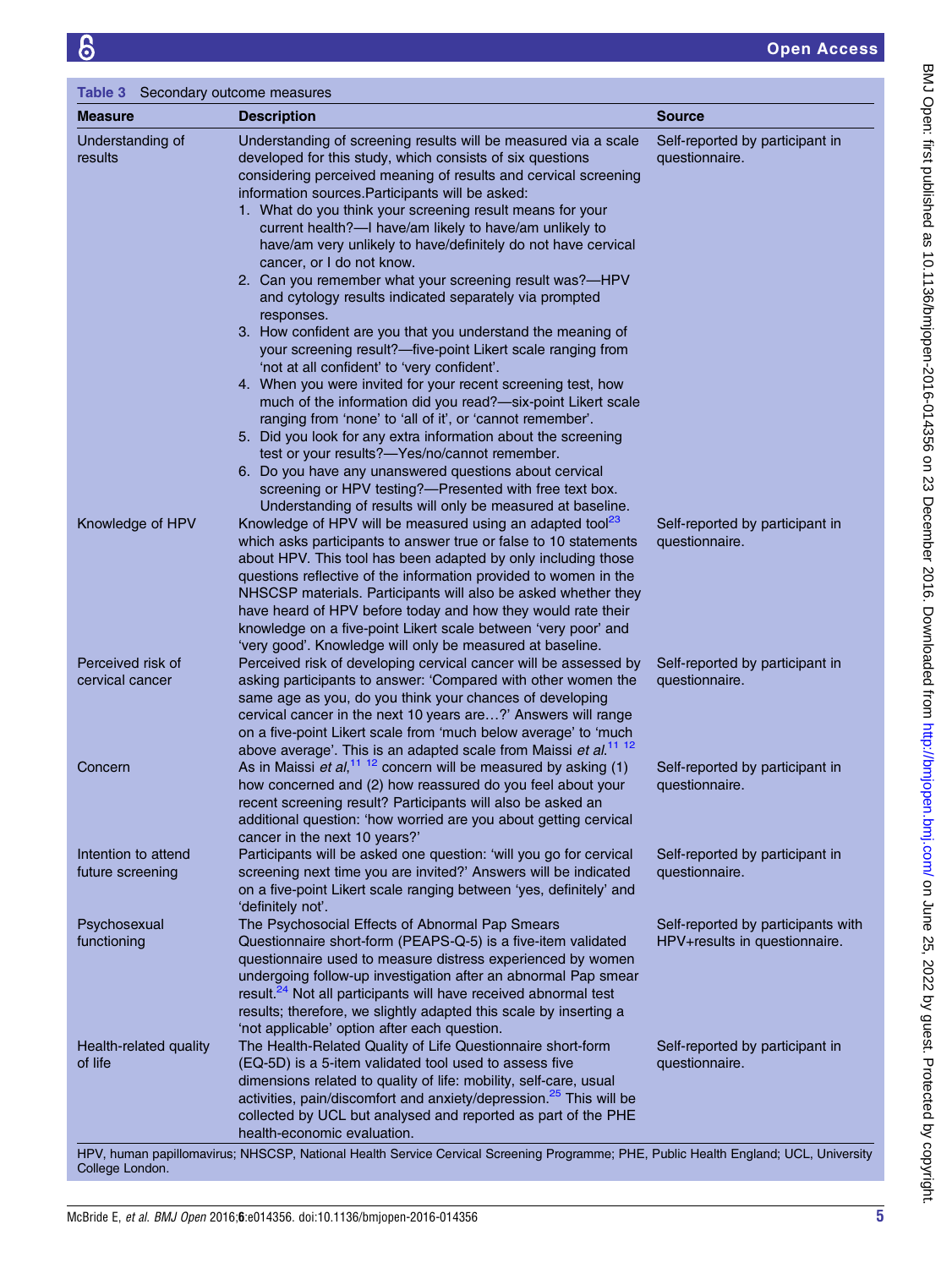<span id="page-5-0"></span>

| <b>Measure</b>                   | <b>Description</b>                                                                                                                                                                                                                                                                                                                                                                                                                                                     | <b>Source</b>                                                                                         |
|----------------------------------|------------------------------------------------------------------------------------------------------------------------------------------------------------------------------------------------------------------------------------------------------------------------------------------------------------------------------------------------------------------------------------------------------------------------------------------------------------------------|-------------------------------------------------------------------------------------------------------|
| Demographics                     | Ethnicity, educational attainment, employment and marital<br>status will be assessed via questionnaire. Age of<br>participant will be communicated to UCL from participating<br>laboratories at pilot sites. This will be measured at<br>baseline.                                                                                                                                                                                                                     | Self-reported in questionnaire.<br>Age at baseline, communicated to UCL<br>from NHS clinical records. |
| Index of multiple<br>deprivation | Index of Multiple Deprivation score (IMD) will be assigned<br>to participants by laboratories and communicated to UCL.<br>The IMD is a measure of area level deprivation which can<br>be derived from a postcode. <sup>26</sup> It takes into account: income<br>deprivation; employment deprivation; education, skills and<br>training deprivation; health deprivation and disability; crime;<br>barriers to housing services; and living environment<br>deprivation. | Calculated by the NHS via clinical records<br>and communicated to UCL in score form.                  |
| <b>NHS Site</b>                  | The NHS site where women are screened and receive test<br>results will be recorded via communication from<br>participating laboratories.                                                                                                                                                                                                                                                                                                                               | Communicated to UCL by NHS site.                                                                      |
| Previous screening<br>history    | Previous screening history will be communicated to UCL<br>from participating laboratories. This information will include<br>date of last screening and number of previous screenings.                                                                                                                                                                                                                                                                                  | Communicated to UCL from NHS clinical<br>records.                                                     |
| HPV vaccine status               | Participants will be asked to indicate whether they have<br>received the HPV vaccine and how many doses they had.<br>This will be measured at baseline.                                                                                                                                                                                                                                                                                                                | Self-reported by participant in<br>questionnaire.                                                     |

of the meaning of test results predicts higher anxiety among women who are HPV positive.<sup>[11](#page-6-0)</sup> In the context of HPV primary testing, if results indicate similar patterns, this may highlight groups of women requiring additional information and/or interventions to minimise any adverse psychological effects.

We will also be asking women to self-report their test results in addition to collecting the same information from NHS clinical databases. This will allow for direct comparison between women's understanding of their test results and objective clinical data. From these comparisons, we will be able to explore whether women accurately interpret the meaning of their HPV and cytology test results.

## **DISSEMINATION**

We plan to publish the results of this study in two peerreviewed journal articles. In the first paper, we will report between-group differences at baseline for all outcomes. In the second paper, we will report outcomes which are relevant to analyses over time (6 and 12 month follow-up) and explore predictive relationships. Results will also be disseminated through presentations at national and international conferences and will be communicated to the NHSCSP and relevant third sector organisations, such as Jo's Cervical Cancer Trust.

Contributors JW, HK and JP conceived the study. JW, LM, ASF, EMcB and HK developed the protocol, with statistical input from SM and JM. EMcB, JW, LM and AF developed the study measures and applied for HRA, REC and CAG approval. EMcB, JW, ASF and LM drafted the paper. All authors contributed to the final version of the manuscript.

Funding This project is funded by Public Health England. JW and LM are funded by Cancer Research UK (C7492/A17219) and AF is also funded by Cancer Research UK (C49896/A17429).

Competing interests None declared.

Ethics approval Health Research Authority approval was obtained on 24 September 2016 and approval from London-Surrey NHS Research Ethics Committee (REC) on 30 August 2016. Section 251 approval was also obtained from the Confidentiality Advisory Group (CAG) for use of patient name and address without consent for the purposes of participant approach on 24 August 2016.

Provenance and peer review Not commissioned; externally peer reviewed.

Data sharing statement Data will be available for data sharing from the corresponding author, after publication of our final paper.

Open Access This is an Open Access article distributed in accordance with the terms of the Creative Commons Attribution (CC BY 4.0) license, which permits others to distribute, remix, adapt and build upon this work, for commercial use, provided the original work is properly cited. See: [http://](http://creativecommons.org/licenses/by/4.0/) [creativecommons.org/licenses/by/4.0/](http://creativecommons.org/licenses/by/4.0/)

#### **REFERENCES**

- 1. World Health Organisation. Human papillomavirus (HPV) and cervical cancer. 2016. (cited 29 July 16). [http://www.who.int/](http://www.who.int/mediacentre/factsheets/fs380/en/) [mediacentre/factsheets/fs380/en/](http://www.who.int/mediacentre/factsheets/fs380/en/)
- 2. Cuzick J, Clavel C, Petry KU, et al. Overview of the European and North American studies on HPV testing in primary cervical cancer screening. *[Int J Cancer](http://dx.doi.org/10.1002/ijc.21955)* 2006;119:1095-101.
- 3. Kitchener HC, Canfell K, Gilham C, et al. The clinical effectiveness and cost-effectiveness of primary human papillomavirus cervical screening in England: extended follow-up of the ARTISTIC randomised trial cohort through three screening rounds. [Health](http://dx.doi.org/10.3310/hta18230) [Technol Assess](http://dx.doi.org/10.3310/hta18230) 2014;18:1–196.
- Kitchener HC, Almonte M, Gilham C, et al. ARTISTIC: a randomised trial of human papillomavirus (HPV) testing in primary cervical screening. [Health Technol Assess](http://dx.doi.org/10.3310/hta13510) 2009;13:1–150. iii-iv.